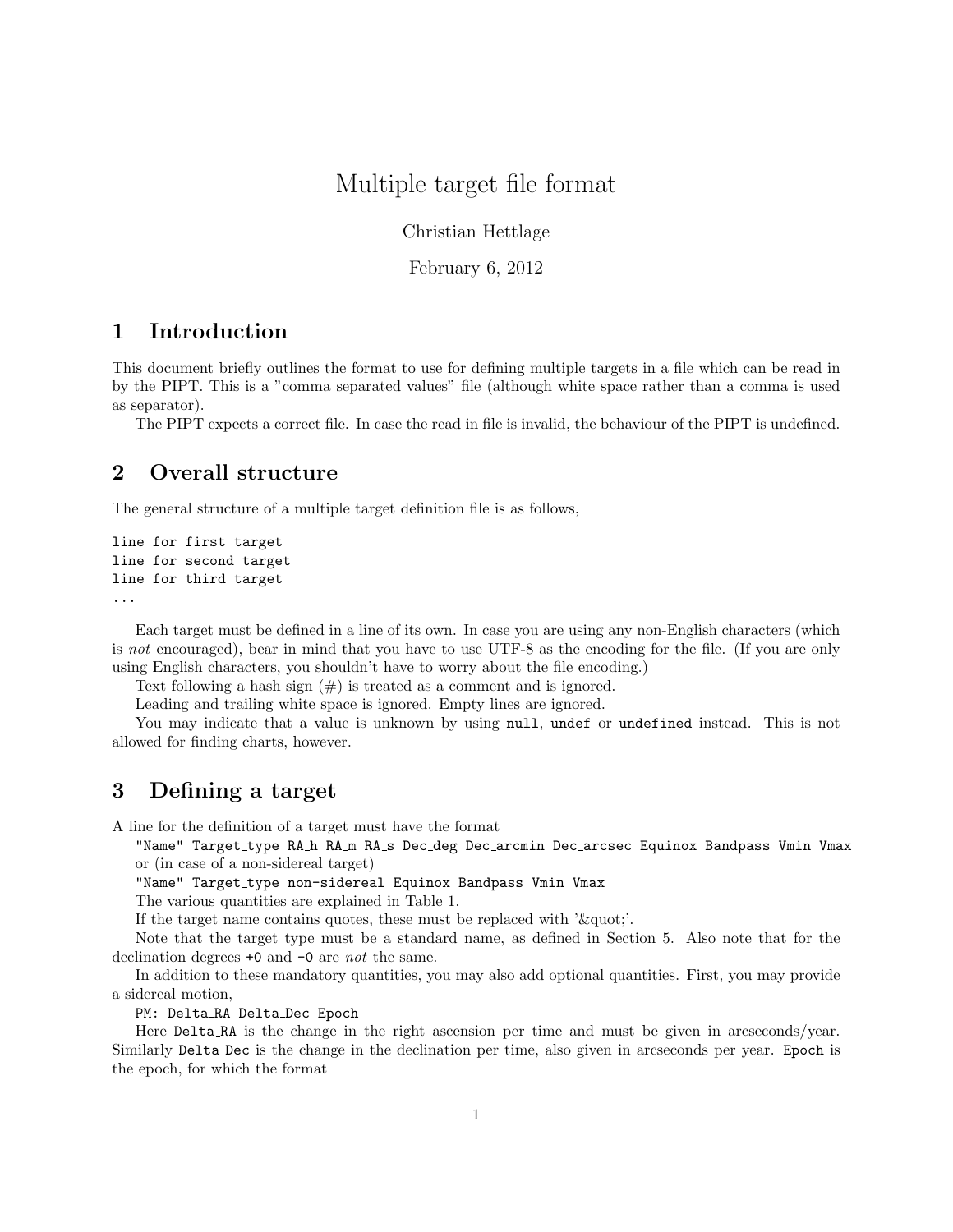| Quantity     | Explanation                                                                               |
|--------------|-------------------------------------------------------------------------------------------|
| "Name"       | target name (must be enclosed in quotes and must contain no quotes itself)                |
| Target_type  | target type (a standard name, as defined in Section 5)                                    |
| $RA_h$       | right ascension hours (an integer between $0$ and $23$ )                                  |
| $RA_m$       | right ascension minutes (an integer between $0$ and $59$ )                                |
| $RA_s$       | right ascension seconds (a float value between $0$ (inclusive) and $60$ (exclusive))      |
| Dec_deg      | declination degrees ( $\prime$ +' or $\prime$ -' followed by an integer between 0 and 89) |
| Dec_arcmin   | declination arcminutes (an integer between $0$ and $59$ )                                 |
| Dec_arcsec   | declination arcseconds (a float value between 0 (inclusive) and 60 (exclusive)            |
| Equinox      | equinox (a float value)                                                                   |
| Bandpass     | bandpass for the magnitude range $(U, B, V, R \text{ or } I)$                             |
| Vmin         | minimum ("brightest") V magnitude (a float value)                                         |
| Vmax         | maximum ("dimmest") V magnitude (a float value)                                           |
| non-sidereal | keyword indicating that the target is a non-sidereal one                                  |

Table 1: Mandatory quantities for a target definition.

#### CCYY-MM-DDThh:mm:ss.s

(or, more precisely, the format expected by the xs:dateTime type in an XML Schema) has to be used. Example values for the epoch are 2010-11-03T08:17:56 and 2009-05-30T23:12:18.9435.

Second, you may add a periodic target ephemeris,

EPH: TimeBase T0 Period PeriodChange

The time base may be BJD (Baryocentric Julian Date), HJD (Heliocentric Julian Date) or JD (Julian Date). UTC is assumed as the time standard. The date **Date** must be given in that time base, the period Period must be given in days, and PeriodChange, the rate of change in the period, must be given in days/day.

Third, in case of a Phase 2 proposal you may specify a finding chart,

FC: path

path must be the absolute path of an existing finding chart. If you want to specify more than one finding chart, you need to prepend each file path with the "FC:",

FC: path1 FC: path2 FC: path3

Note that finding charts are not imported for a Phase 1 proposal.

Fourth, in case of a Phase 1 proposal you may specify the Moon condition for the observation,

MOON: MoonCondition.

The Moon condition must be "Bright", "Gray" or "Dark".

Fifth, again in case of a Phase 1 proposal, you may add a ranking (relative to the other targets), RANK: ranking

The ranking must be "High", "Medium" or "Low".

Sixth, still in case of a Phase 1 proposal, you may supply an observing time for the target,

OT: ObservingTime

The observing time must be a positive integer and must be given in seconds.

You may add the optional quantities to the end of the line. Alternatively, you may put them on separate lines, provided each of these lines start with one of the identifiers "PM:", "EPH:", "FC:", "MOON:", "RANK:" or "OT:". So for example,

"QPO 6754" EllipticalG 08 14 53 -00 17 28 2000 R 18.3 18.3 FC: /Path/To/FC1.jpg MOON: Gray

and

"QPO 6754" EllipticalG 08 14 53 -00 17 28 2000 R 18.3 18.3 FC: /Path/To/FC1.jpg MOON: Gray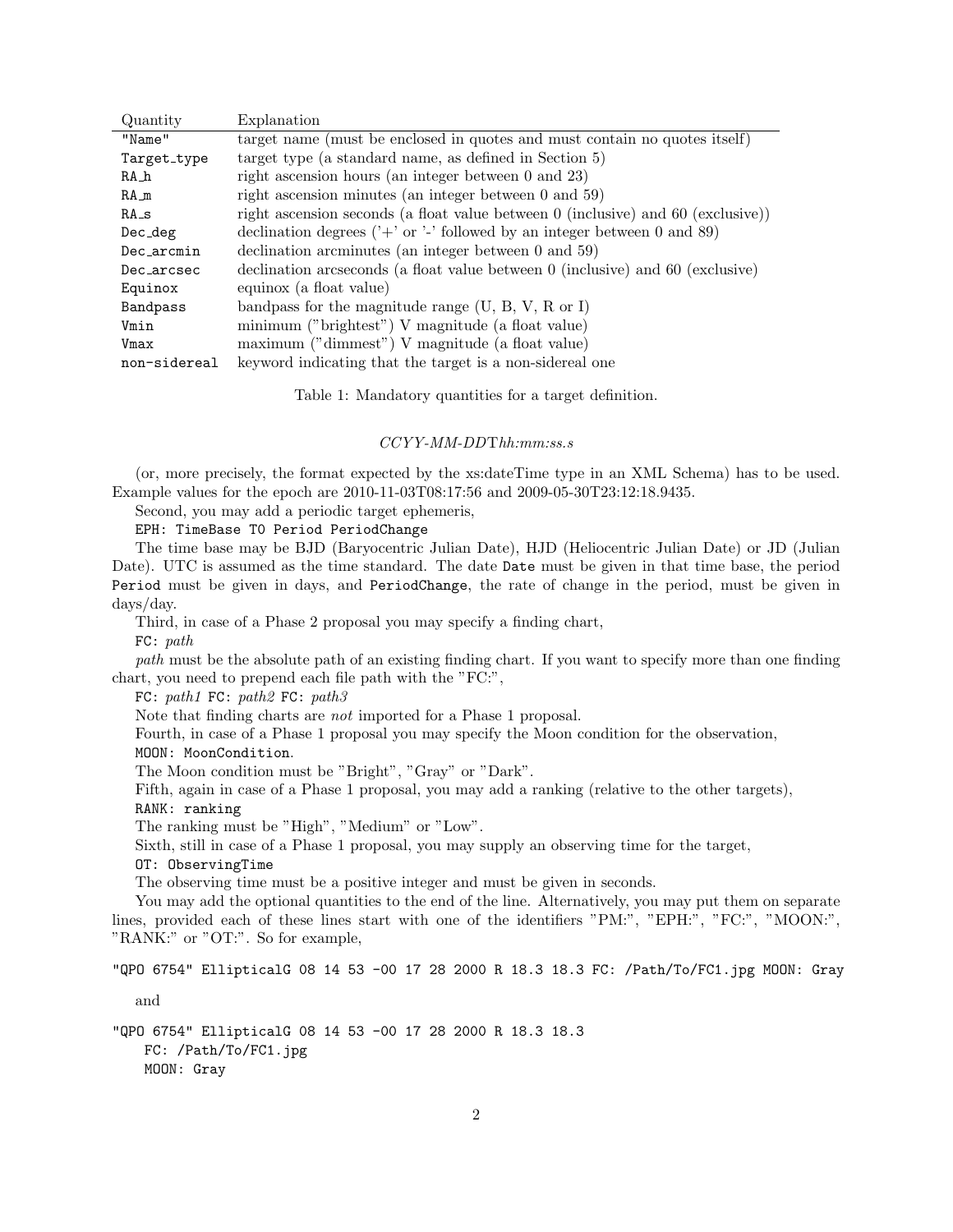are equivalent. The order of the optional data doesn't matter, and you may choose to add only a subset of them (such as a proper motion and a finding chart).

# 4 An example

Here is an example of a multiple target file (containing bogus targets, of course).

```
# This is an example file.
"AX 17 (20 & quot;)" OpCl 12 53 42 -60 22 14.0 2000.0 V undefined undefined
"QPO 6754" EllipticalG 08 14 53 -00 17 28 2000 R 18.3 18.3
   FC: /Users/hettlage/FindingCharts/FC1.jpg
   MOON: Gray
"Pluto" Pluto non-sidereal V 15.1 15.1
"BX 45" Irregular_V* 13 45 57 +00 59 27 2000 B 16.6 19.0
   PM: 17.1 -28.3 2010-01-27T00:29:24
   FC: /Users/hettlage/FindingCharts/FC2.jpg
   FC: /Users/hettlage/FindingCharts/FC3.jpg
"NCT A" CataclyV* 16 01 null -45 17 57 2000.0 I 17 20.1
   EPH: 2455257 HJD 18 0.00003473
   MOON: Bright
   OT: 2345
   RANK: High
```
### 5 Target types

In the following, the available target types (and their explanation) are listed.

| Target type                | Explanation                             |  |  |
|----------------------------|-----------------------------------------|--|--|
| Unknown                    |                                         |  |  |
| Unknown                    | object of unknown nature                |  |  |
| Radio sources              |                                         |  |  |
| Radio                      | radio-source                            |  |  |
| $\cdot$ Maser              | maser                                   |  |  |
| X-ray sources              |                                         |  |  |
| X                          | X-ray source                            |  |  |
| $\cdot$ SuperSoft          | supersoft source                        |  |  |
| Gamma-ray sources          |                                         |  |  |
| gamma                      | gamma-ray source                        |  |  |
| $\cdot$ gammaBurst         | gamma-ray burst                         |  |  |
| Inexistant                 |                                         |  |  |
| Inexistant                 | inexistent objects                      |  |  |
| $\cdot$ Error              | not an object (artefact)                |  |  |
| Gravitation                |                                         |  |  |
| Gravitation                | gravitational source                    |  |  |
| $\cdot$ Lensing Ev         | (micro)lensing event                    |  |  |
| $\cdot$ Candidate_Lens     | possible gravitational lens             |  |  |
| $\cdot$ Possible_lensImage | possible gravitationally lensed image   |  |  |
| $\cdot$ GravLens           | gravitational lens                      |  |  |
| $\cdot$ GravLensSystem     | gravitational lens system (lens+images) |  |  |
| Candidates                 |                                         |  |  |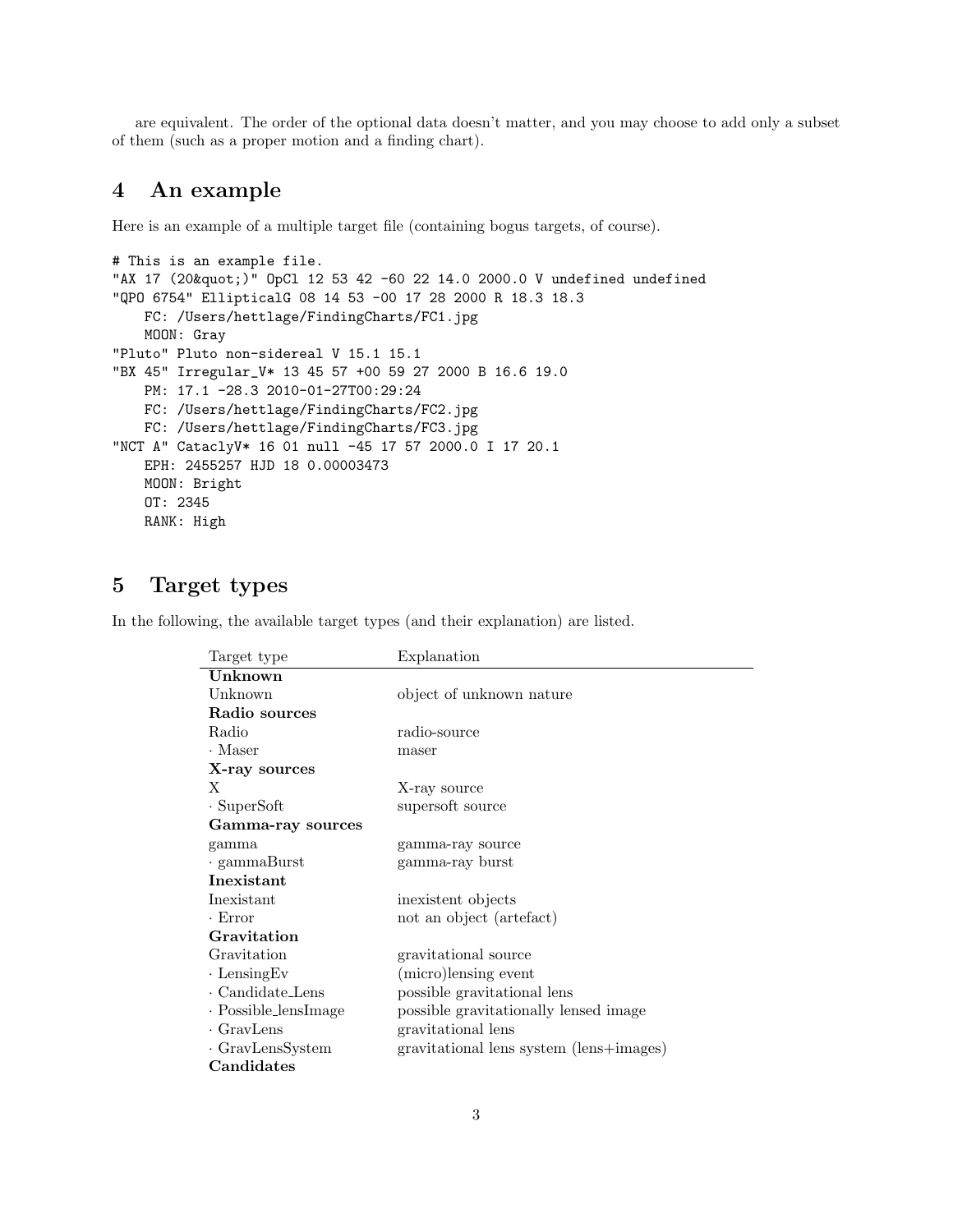| Candidates<br>· Possible_SClG<br>· Possible_ClG<br>$\cdot$ Possible_GrG<br>$\cdot$ Candidate_**<br>$\cdots$ Candidate EB*<br>$\cdots$ Candidate_CV* | candidate objects<br>possible supercluster of galaxies<br>possible cluster of galaxies<br>possible Group of galaxies<br>physical binary candidate<br>eclipsing binary candidate<br>cataclysmic binary candidate |
|-----------------------------------------------------------------------------------------------------------------------------------------------------|-----------------------------------------------------------------------------------------------------------------------------------------------------------------------------------------------------------------|
| $\cdots$ Candidate_XB*                                                                                                                              | X-ray binary candidate                                                                                                                                                                                          |
| $\cdots$ Candidate_LMXB                                                                                                                             | low-mass X-ray binary candidate                                                                                                                                                                                 |
| $\cdots$ Candidate_HMXB                                                                                                                             | high-mass X-ray binary candidate                                                                                                                                                                                |
| $\cdot$ Candidate_Pec*                                                                                                                              | possible peculiar star                                                                                                                                                                                          |
| $\cdots$ Candidate_YSO                                                                                                                              | young stellar object candidate                                                                                                                                                                                  |
| $\cdots$ Candidate_pMS*                                                                                                                             | pre-main sequence star candidate                                                                                                                                                                                |
| $\cdots$ Candidate_TTau*                                                                                                                            | T Tau star candidate                                                                                                                                                                                            |
| $\cdots$ Candidate_ $C^*$                                                                                                                           | possible carbon Star                                                                                                                                                                                            |
| $\cdots$ Candidate_S <sup>*</sup>                                                                                                                   | possible S Star                                                                                                                                                                                                 |
| $\cdot$ . Candidate_OH                                                                                                                              | possible star with envelope of OH/IR type                                                                                                                                                                       |
| $\cdot$ . Candidate_CH                                                                                                                              | possible star with envelope of CH type                                                                                                                                                                          |
| $\cdots$ Candidate_WR <sup>*</sup>                                                                                                                  | possible Wolf-Rayet star                                                                                                                                                                                        |
| $\cdots$ Candidate_Be*                                                                                                                              | possible Be star                                                                                                                                                                                                |
| $\cdots$ Candidate_HB <sup>*</sup>                                                                                                                  | possible horizontal branch star                                                                                                                                                                                 |
| $\cdots$ Candidate_RGB*                                                                                                                             | possible red giant Branch star                                                                                                                                                                                  |
| $\cdots$ Candidate_RSG*                                                                                                                             | possible red supergiant star                                                                                                                                                                                    |
| $\cdots$ Candidate_AGB*                                                                                                                             | possible asymptotic giant branch star                                                                                                                                                                           |
| $\cdots$ Candidate_post-AGB*                                                                                                                        | post-AGB star candidate                                                                                                                                                                                         |
| $\cdots$ Candidate_BSS                                                                                                                              | candidate blue straggler Star                                                                                                                                                                                   |
| $\cdots$ Candidate_WD <sup>*</sup>                                                                                                                  | white dwarf candidate                                                                                                                                                                                           |
| $\cdot$ Candidate_NS                                                                                                                                | neutron star candidate                                                                                                                                                                                          |
| $\cdot$ Candidate_BH                                                                                                                                | black hole candidate                                                                                                                                                                                            |
| $\cdots$ Candidate_SN*                                                                                                                              | supernova candidate                                                                                                                                                                                             |
| $\cdots$ Candidate_low-mass <sup>*</sup>                                                                                                            | low-mass star candidate                                                                                                                                                                                         |
| $\cdots$ Candidate_brown $D^*$                                                                                                                      | brown dwarf candidate                                                                                                                                                                                           |
| Multiple objects                                                                                                                                    |                                                                                                                                                                                                                 |
| multiple_object                                                                                                                                     | composite object                                                                                                                                                                                                |
| $\cdot$ Region                                                                                                                                      | region defined in the sky                                                                                                                                                                                       |
| $\cdot \cdot$ Void                                                                                                                                  | underdense region of the Universe                                                                                                                                                                               |
| $\cdot$ SuperClG                                                                                                                                    | supercluster of galaxies                                                                                                                                                                                        |
| $\cdot$ ClG                                                                                                                                         | cluster of galaxies                                                                                                                                                                                             |
| $\cdot$ GroupG                                                                                                                                      | group of galaxies                                                                                                                                                                                               |
| $\cdots$ Compact_Gr_G                                                                                                                               | compact group of galaxies                                                                                                                                                                                       |
| $\cdot$ Gr_QSO                                                                                                                                      | group of quasars                                                                                                                                                                                                |
| $\cdot$ PairG                                                                                                                                       | pair of galaxies                                                                                                                                                                                                |
| $\cdot$ IG                                                                                                                                          | interacting galaxies                                                                                                                                                                                            |
| $\cdot$ GlCl?                                                                                                                                       | possible globular cluster                                                                                                                                                                                       |
| $\cdot$ Cl <sup>*</sup>                                                                                                                             | cluster of stars                                                                                                                                                                                                |
| $\cdot$ GICl                                                                                                                                        | globular cluster                                                                                                                                                                                                |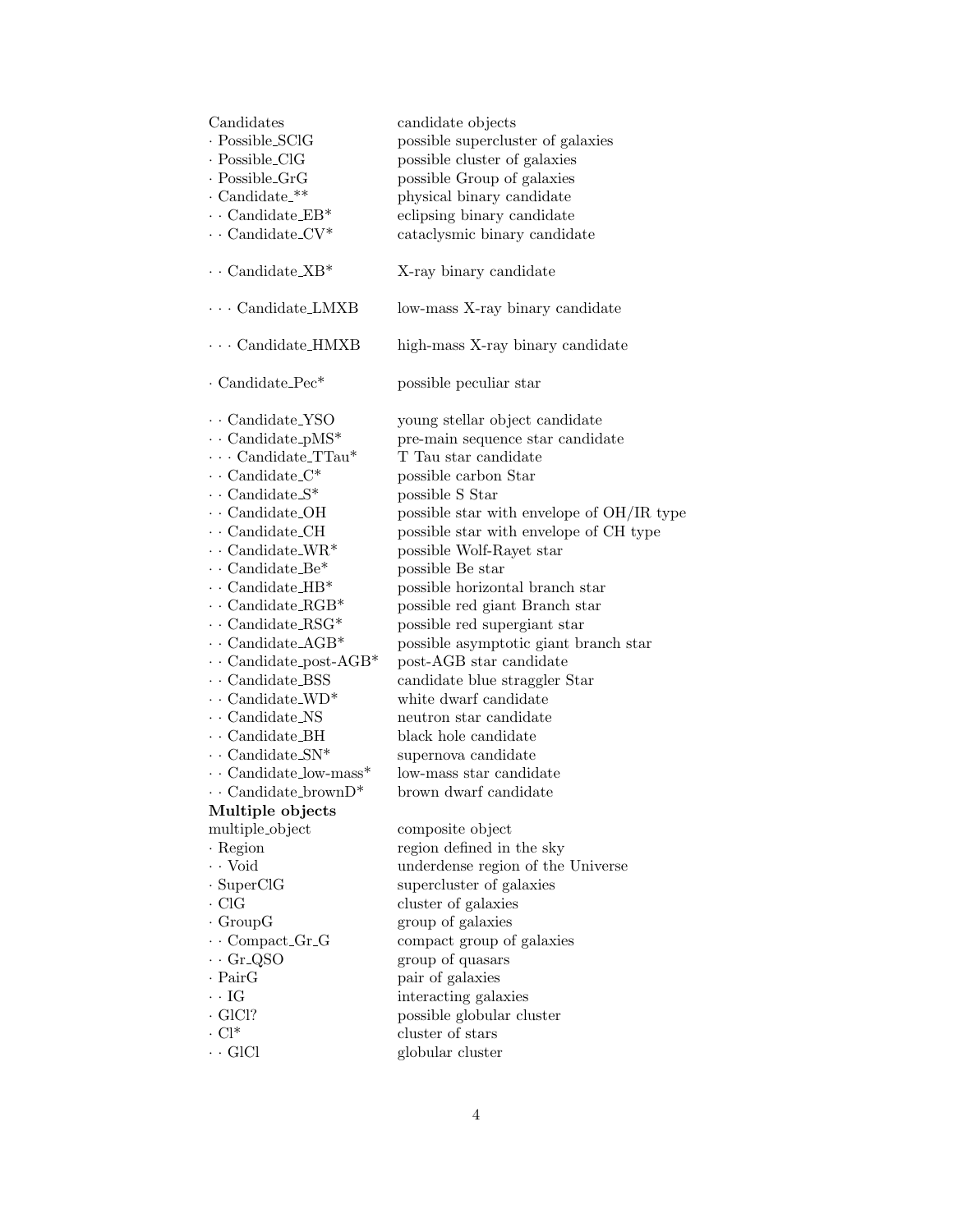| $\cdot \cdot$ OpCl               | open (galactic) cluster             |
|----------------------------------|-------------------------------------|
| $\cdot$ Assoc*                   | association of stars                |
| . **                             | double, binary or multiple star     |
| $\cdot\cdot$ EB*                 | eclipsing binary                    |
| $\cdot$ $\cdot$ $\cdot$ EB*Algol | eclipsing binary of Algol type      |
| $\cdots$ EB*betLyr               | eclipsing binary of beta Lyr type   |
| $\cdots$ EB*WUMa                 | eclipsing binary of W UMa type      |
| $\cdots$ EB*Planet               | star showing eclipses by its planet |
| $\cdot$ SB                       | spectroscopic binary                |
| $\cdot \cdot$ Catacly $V^*$      | cataclysmic variable star           |
| $\cdots$ DQHer                   | cataclysmic var. DQ Her type        |
| $\cdots$ AMHer                   | cataclysmic var. AM Her type        |
| $\cdots$ Nova-like               | nova-like star                      |
| $\cdots$ Nova                    | nova                                |
| $\cdots$ DwarfNova               | dwarf nova                          |
| $\cdot \cdot$ XB                 | X-ray binary                        |
| $\cdots$ LMXB                    | low mass X-ray binary               |
| $\cdots$ HMXB                    | high mass X-ray binary              |
| . ***                            | star field                          |
| Interstellar matter              |                                     |
| <b>ISM</b>                       | insterstellar matter                |
| $\cdot$ PartofCloud              | part of cloud                       |
| $\cdot$ PN?                      | possible planetary nebula           |
| $\cdot$ ComGlob                  | cometary globule                    |
| $\cdot$ Bubble                   | bubble                              |
| $\cdot$ EmObj                    |                                     |
| $\cdot$ Cloud                    | emission object<br>cloud or nebula  |
| $\cdot$ GalNeb                   |                                     |
|                                  | galactic nebula                     |
| $\cdot$ BrNeb                    | bright nebula                       |
| $\cdot$ DkNeb                    | dark cloud (nebula)                 |
| $\cdot$ RfNeb                    | reflection nebula                   |
| $\cdots$ MolCld                  | molecular cloud                     |
| $\cdots$ Globule                 | globule (low-mass dark cloud)       |
| $\cdots$ denseCore               | dense core inside a molecular cloud |
| $\cdot$ HVCld                    | high-velocity cloud                 |
| $\cdot$ BiNeb                    | bipolar nebula                      |
| $\cdot$ GasNeb                   | gaseous nebula                      |
| $\cdot$ HII                      | HII (ionized) region                |
| . PN                             | planetary nebula                    |
| $\cdot$ HIshell                  | HI shell                            |
| $\cdot$ SNR?                     | supernova remnant candidate         |
| $\cdot$ SNR                      | supernova remnant                   |
| $\cdot$ Circumstellar            | circumstellar matter                |
| $\cdots$ outflow?                | outflow candidate                   |
| $\cdot \cdot$ Outflow            | outflow                             |
| $\cdots$ Outflow Jet             | outflow or jet                      |
| $\cdot$ + HH                     | Herbig-Haro object                  |
| $_{\rm Stars}$                   |                                     |
| Star                             | $_{\rm star}$                       |
| $\cdot$ *inCl                    | star in cluster                     |
| $\cdot$ *inNeb                   | star in nebula                      |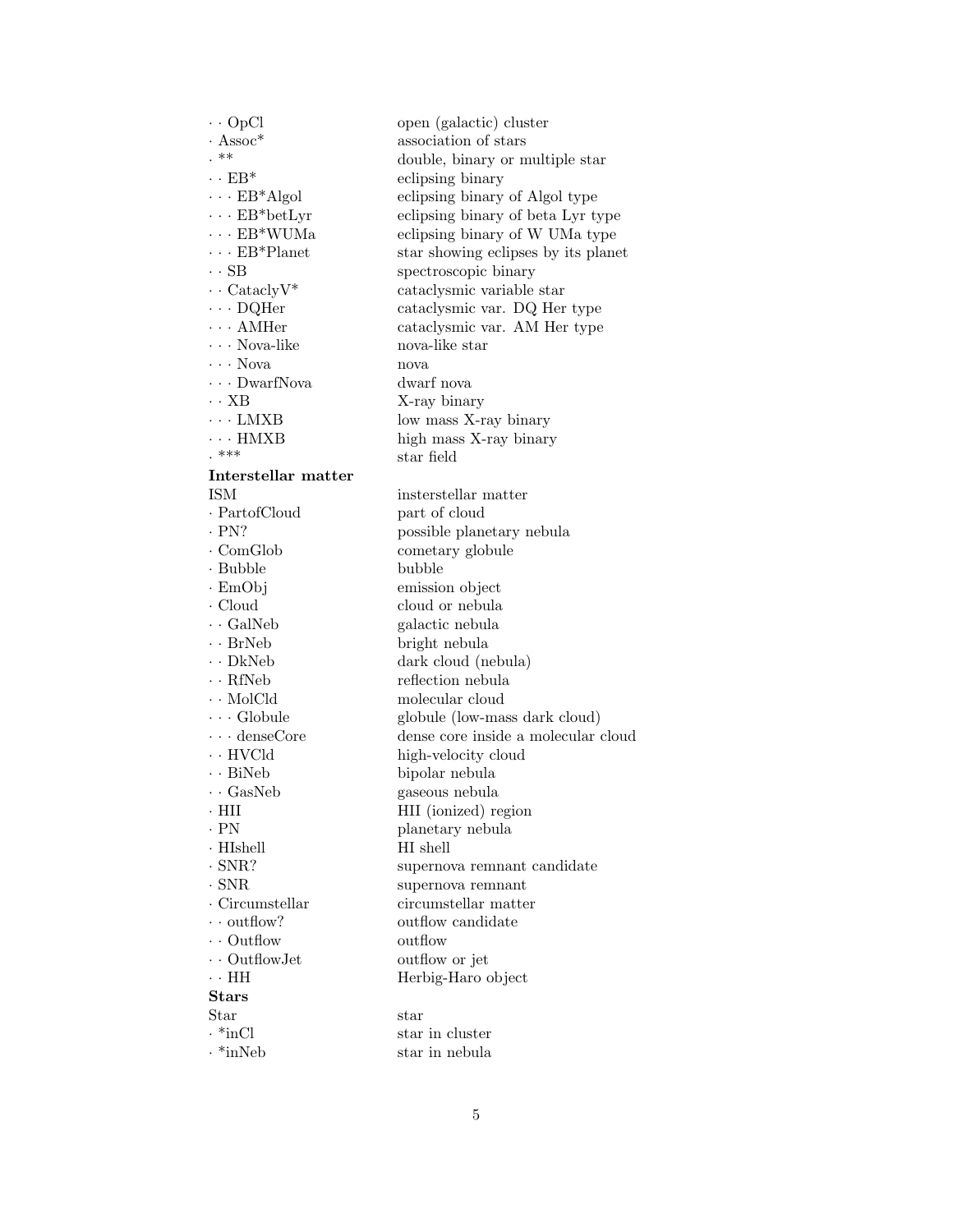| $\cdot$ *inAssoc                                                     | star in association                       |
|----------------------------------------------------------------------|-------------------------------------------|
| $\cdot$ *in**                                                        | star in double system                     |
| $\cdot$ V*?                                                          | star suspected of variability             |
| $\cdot$ Pec <sup>*</sup>                                             | peculiar star                             |
| $\cdot \cdot \text{HB}^*$                                            | horizontal branch star                    |
| $\cdot \cdot$ YSO                                                    | young stellar object                      |
| $\cdot \cdot$ Em <sup>*</sup>                                        | emission-line star                        |
| $\cdots Be^*$                                                        | Be star                                   |
| $\cdots$ BlueStraggler                                               | blue straggler star                       |
| $\cdots$ RGB*                                                        | red giant branch star                     |
| $\cdot \cdot \text{AGB}^*$                                           | asymptotic giant branch star (He-burning) |
| $\cdots$ C <sup>*</sup>                                              | carbon star                               |
| $\cdots$ S <sup>*</sup>                                              | S star                                    |
| $\cdot \cdot \text{RSG}^*$                                           | red supergiant star                       |
| $\cdot \cdot$ post-AGB*                                              | post-AGB star (proto-PN)                  |
| $\cdots$ WD*                                                         | white dwarf                               |
| $\cdots$ pulsWD*                                                     | pulsating white dwarf                     |
| $\cdot \cdot$ low-mass <sup>*</sup>                                  | low-mass star $(Mi1solMass)$              |
| $\cdot \cdot$ brown $D^*$                                            | brown dwarf $(M_1 0.08 \text{sol}$ Mass)  |
| $\cdot \cdot$ OH/IR                                                  | star with envelope of OH/IR type          |
| $\cdot \cdot$ CH                                                     | star with envelope of CH type             |
| $\cdot \cdot$ pMS*                                                   | pre-main sequence star                    |
| $\cdots$ TTau*                                                       | T Tau-type star                           |
| $\cdots$ WR*                                                         | Wolf-Rayet star                           |
| $\cdot \cdot \text{NS}^*$                                            | neutron star                              |
| $\cdot \cdot BH^*$                                                   | black hole                                |
| $\cdot$ PM*                                                          | high proper-motion star                   |
| $\cdots$ near <sup>*</sup>                                           | nearby star                               |
| $\cdot$ HV*                                                          | high-velocity star                        |
| $\cdot$ V <sup>*</sup>                                               | variable star                             |
|                                                                      |                                           |
| $\cdots$ Irregular <sub>-V</sub> *<br>$\cdots$ Orion <sub>-V</sub> * | variable star of irregular type           |
| $\cdots$ Rapid_Irreg_V*                                              | variable star of Orion type               |
|                                                                      | variable star with rapid variations       |
| $\cdot$ Eruptive*                                                    | eruptive variable star                    |
| $\cdots$ Flare*                                                      | flare star                                |
| $\cdots$ FUOr                                                        | variable star of FU Ori type              |
| $\cdots$ Erupt*RCrB                                                  | variable star of R CrB type               |
| $\cdot \cdot \text{RotV*}$                                           | rotationally variable star                |
| $\cdot$ $\cdot$ $\cdot$ RotV*alf2CVn                                 | variable star of alpha2 CVn type          |
| $\cdots$ Rot $V^*$ Ell                                               | ellipsoidal variable star                 |
| $\cdots$ Pulsar                                                      | pulsar                                    |
| $\cdots$ BYDra                                                       | variable of BY Dra type                   |
| $\cdots$ RSCVn                                                       | variable of RS CVn type                   |
| $\cdot$ $\cdot$ PulsV*                                               | pulsating variable star                   |
| $\cdots$ RRLyr                                                       | variable star of RR Lyr type              |
| $\cdots$ Cepheid                                                     | Cepheid variable star                     |
| $\cdots$ PulsV*delSct                                                | variable star of delta Sct type           |
| $\cdots$ PulsV*RVTau                                                 | variable star of RV Tau type              |
| $\cdots$ PulsV*WVir                                                  | variable star of W Vir type               |
| $\cdots$ PulsV*bCep                                                  | variable star of beta Cep type            |
| $\cdots$ deltaCep                                                    | classical Cepheid (delta Cep type)        |
|                                                                      |                                           |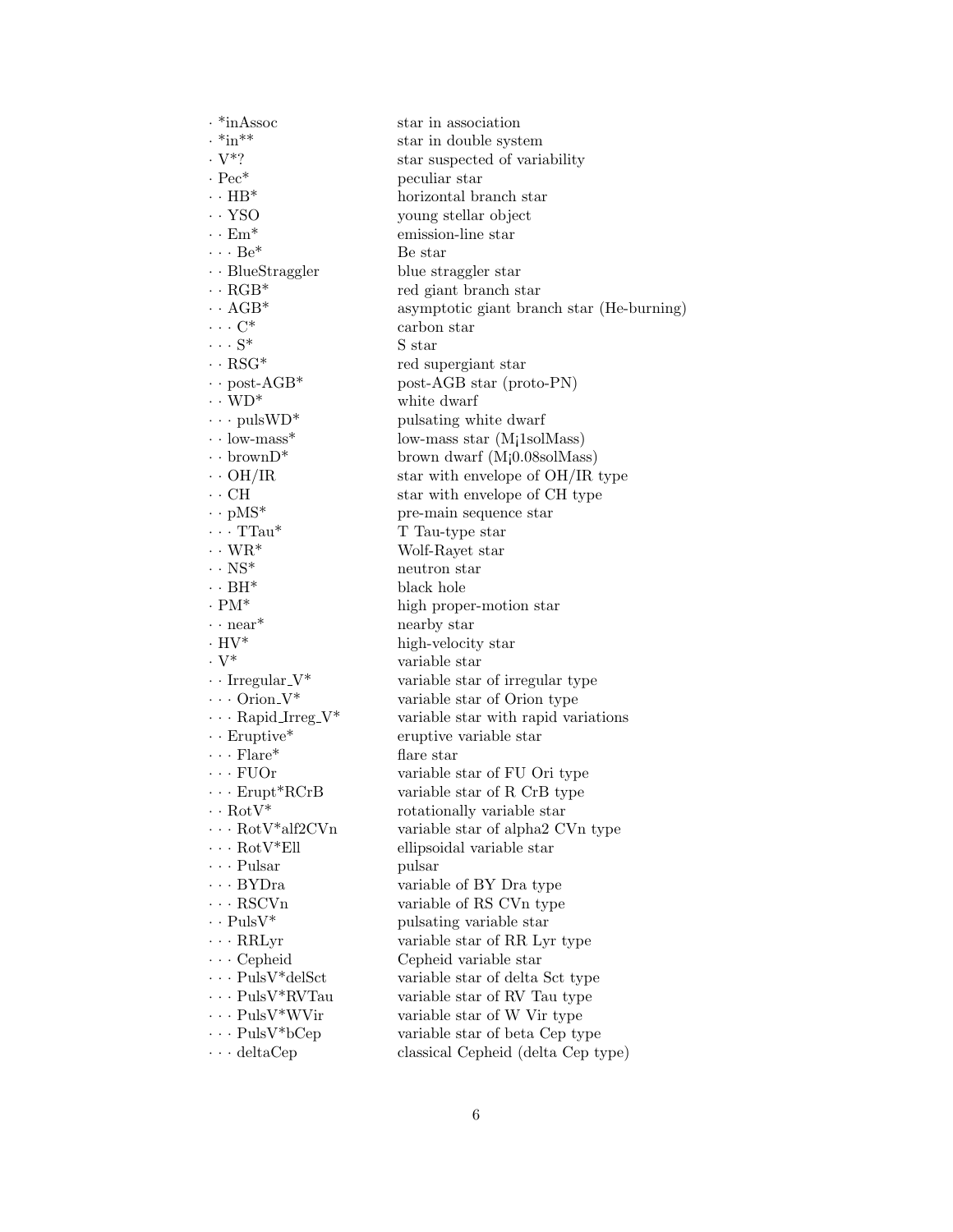· · · gammaDor variable star of gamma Dor type  $\cdot \cdot$  LPV\* long-period variable star · · · Mira variable Star of Mira Cet type  $\cdots$  semi-regular pulsating star · · SN supernova · · Symbiotic\* symbiotic star · Sub-stellar sub-stellar object · · Planet? extra-solar planet candidate · ExG\* isolated star (not a member of a particular galaxy) Galaxies Galaxy galaxy · EllipticalG elliptical galaxy · SpiralG spiral galaxy · DwarfG dwarf galaxy · Irregular galaxy · PartofG part of a galaxy · GinCl galaxy in cluster of galaxies · · BClG brightest galaxy in a cluster (BCG) · GinGroup galaxy in group of galaxies · GinPair galaxy in Pair of galaxies · High\_z\_G galaxy with high redshift · AbsLineSystem absorption line system  $\cdot$  · Ly-alpha ALS Ly alpha absorption line system · · DLy-alpha ALS damped Ly-alpha absorption line system  $\cdot$  · metal\_ALS metallic absorption line system  $\cdot$  Ly-limit\_ALS Lyman limit system  $\cdot$  · Broad ALS broad absorption line system · RadioG radio galaxy · HILG HII galaxy · LSB G low surface brightness galaxy · AGN Candidate possible active galactic nucleus · · QSO Candidate possible quasar · · Blazar Candidate possible blazar · · BLLac Candidate possible BL Lac · EmG emission-line galaxy · StarburstG starburst galaxy · BlueCompG blue compact galaxy · LensedImage gravitationally lensed image · · LensedG gravitationally lensed image of a galaxy · · LensedQ gravitationally lensed image of a quasar · AGN active galactic nucleus · · LINER LINER-type active galactic nucleus • Seyfert Seyfert galaxy · · · Seyfert 1 Seyfert 1 galaxy  $\cdots$  Seyfert 2 galaxy · · Blazar blazar  $\cdots$  BL Lac - type object · · · OVV optically violently variable object · · QSO quasar · GSN galaxy with supernova Solar system objects

7